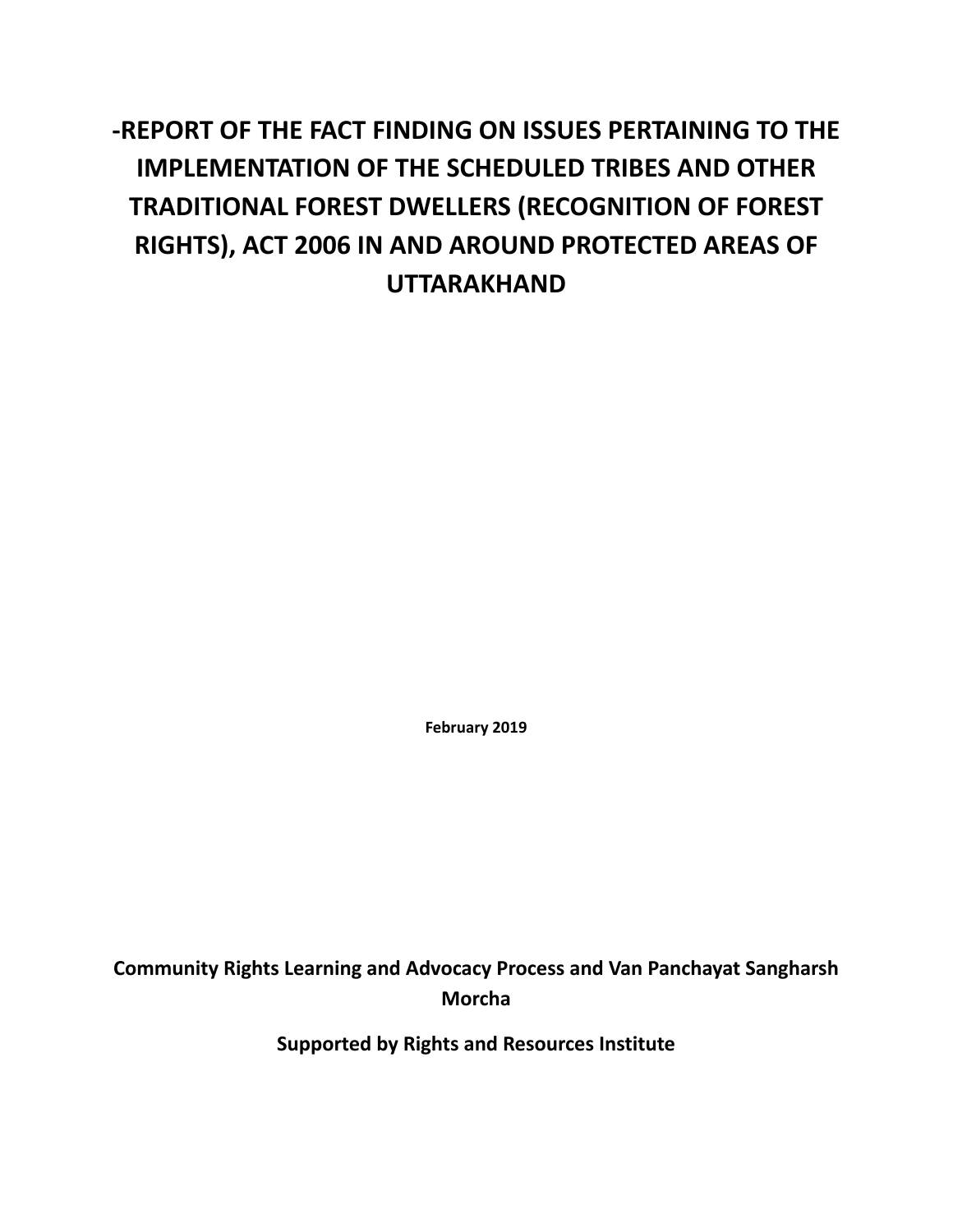The fact-finding was carried out in two phases by representatives of the Community Forest Rights Learning and Advocacy Process (CFR-LA)<sup>1</sup>, Van Panchayat Sangharsh Morcha and the Van Gujjar Sanghatana.

In the first phase (5<sup>th</sup>-10<sup>th</sup> December 2018) a team (Neema Pathak Broome and Meenal Tatpati (CFR-LA), Tarun Joshi and Gopal Lodhiyal (Van Panchayat Sangharsh Morcha), Mohammed Shafi (Van Gujjar Sangathna), Munish Kumar, Samajwadi Lok Manch, visited Bailpur Khatta in Jhirna Range of the Corbett Tiger Reserve, Kalega Khatta in Nandhaur Wildlife Sanctuary, Haspur village on the edges of Nandhaur Wildlife Sanctuary and Saniya Basti village in Uddham Singh Nagar and also spoke to the Assistant Social Welfare Officer, Ramnagar; Police Inspector, Khatima, Assistant Development Officer, Khatima and the Assistant Social Welfare Officer, Khatima.

In the second phase (11th - 13th December 2018), Tushar Dash, Radhika Chitkara of CFR-LA, Tarun Joshi and Gopal Lodhiyal of Van Panchayat Sangharsh Morcha visited villages in Rajaji National Park. The report for the visit is currently under preparation.

<sup>&</sup>lt;sup>1</sup> The Community Forest Rights-Learning and Advocacy (CFR-LA) process was started in 2011 to facilitate exchange of information and experiences and to reinforce national level efforts for evidence-based advocacy on Community Forest Rights (CFRs). This process involves organizations and individuals working at local, national and international level on facilitating and/or understanding CFRs. For more information see: [www.cfrla.org.in.](http://www.cfrla.org.in) For information about this report, write to Neema Pathak Broome ([neema.pb@gmail.com](mailto:neema.pb@gmail.com)) or Meenal Tatpati [\(meenaltatpati01@gmail.com](mailto:meenaltatpati01@gmail.com)).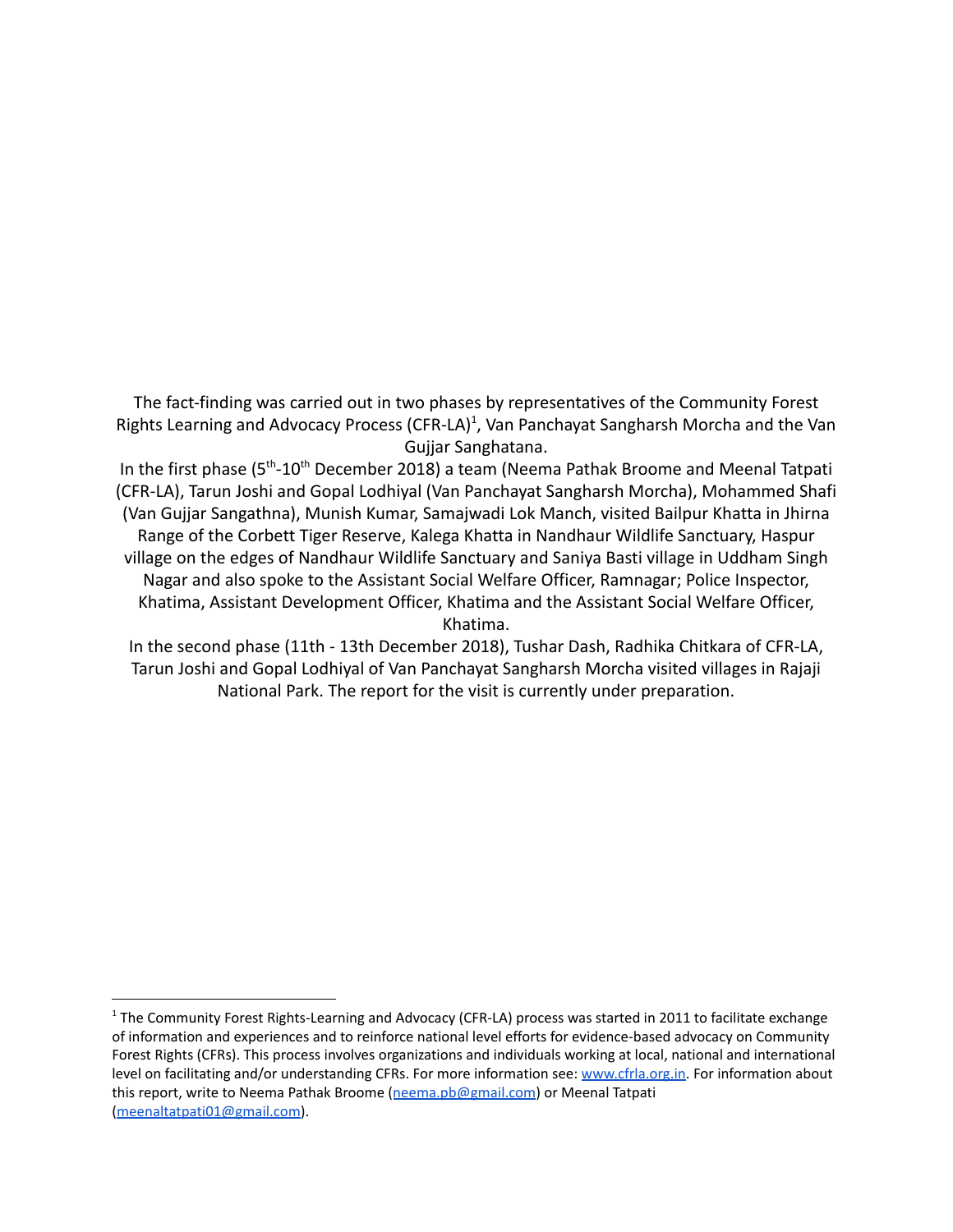#### **I. INTRODUCTION**

Out of more than 90 lakh acres of forest land in Uttarakhand that falls within village boundaries, Forest Rights can be recognised over a minimum of more than 35 lakh acres<sup>2</sup>. However, the implementation of Forest Rights Act in general and the provision of Community Forest Rights (CFRs) in particular, have been very slow in the state of Uttarakhand. Despite assurances from the Ex- Chief Minister<sup>3</sup> as well as the Centre asking for the implementation of the Act to be taken up in 'campaign mode' in the state<sup>4</sup>, not a single Individual Forest Right or Community Right **title** has been issued in Uttarakhand, whereas more than 3000 Community Rights claims and more than 3500 Individual Forest Rights claims have been filed in the state, according to the government's own figures<sup>5</sup>.

In a state-wide consultation on the status of implementation of Forest Rights in the state held in October 2015, the following emerged as major reasons for the lack of implementation of the Act : 6

- 1. The Nodal Agency for the Act is the Social Welfare Department. The department is understaffed and not aware or worse, misinformed about the provisions of the Act. In several cases Forest Rights Committees (FRCs) have been constituted at the level of the panchayats rather than the gram sabhas, and without the knowledge of the villagers.
- 2. The Sub Divisional Level Committees (SDLCs) are not functioning as they should be with regular meetings not taking place. Several claims are lying pending at the SDLC level.
- 3. Within Protected Areas (including Tiger Reserves, National Parks, Sanctuaries) as well as Eco Sensitive Zones, claims are being rejected by the forest department officials.
- 4. The claims of the Other Traditional Forest Dwellers (OTFDs) are not being accepted based on the the provision requiring them to prove that they have been residing in and dependent on forests for 75 years prior to 2005, even though the Act only requires proof of three generations.
- 5. Groups like the pastoralist Van Gujjars, dalit families as well as people in forest villages are not been given rights under the Act.

<sup>2</sup> https://www.fra.org.in/document/Promise%20and%20Performance%20Report.pdf

<sup>&</sup>lt;sup>3</sup> Press release via email from Roma Malik, Deputy General Secretary of the All India Union of Forest Working People. Copy available with authors.

<sup>5</sup> https://tribal.nic.in/FRA/data/MPRNov2018.pdf <sup>4</sup> https://www.tribal.nic.in/FRA/declarationsClarifications/4RoadmapofFRAimplementationinstates10Jun2015.pdf

<sup>6</sup> Pathak-Broome, N; Tatpati, M; Ajit, S (2015). Uttarakhand State Level Consultation and Workshop on the Forest Rights Act: Draft Report. Kalpavriksh, Van Panchayat Sangharsh Morcha and Community Forest Rights-Learning and Advocacy Process. Dehradun.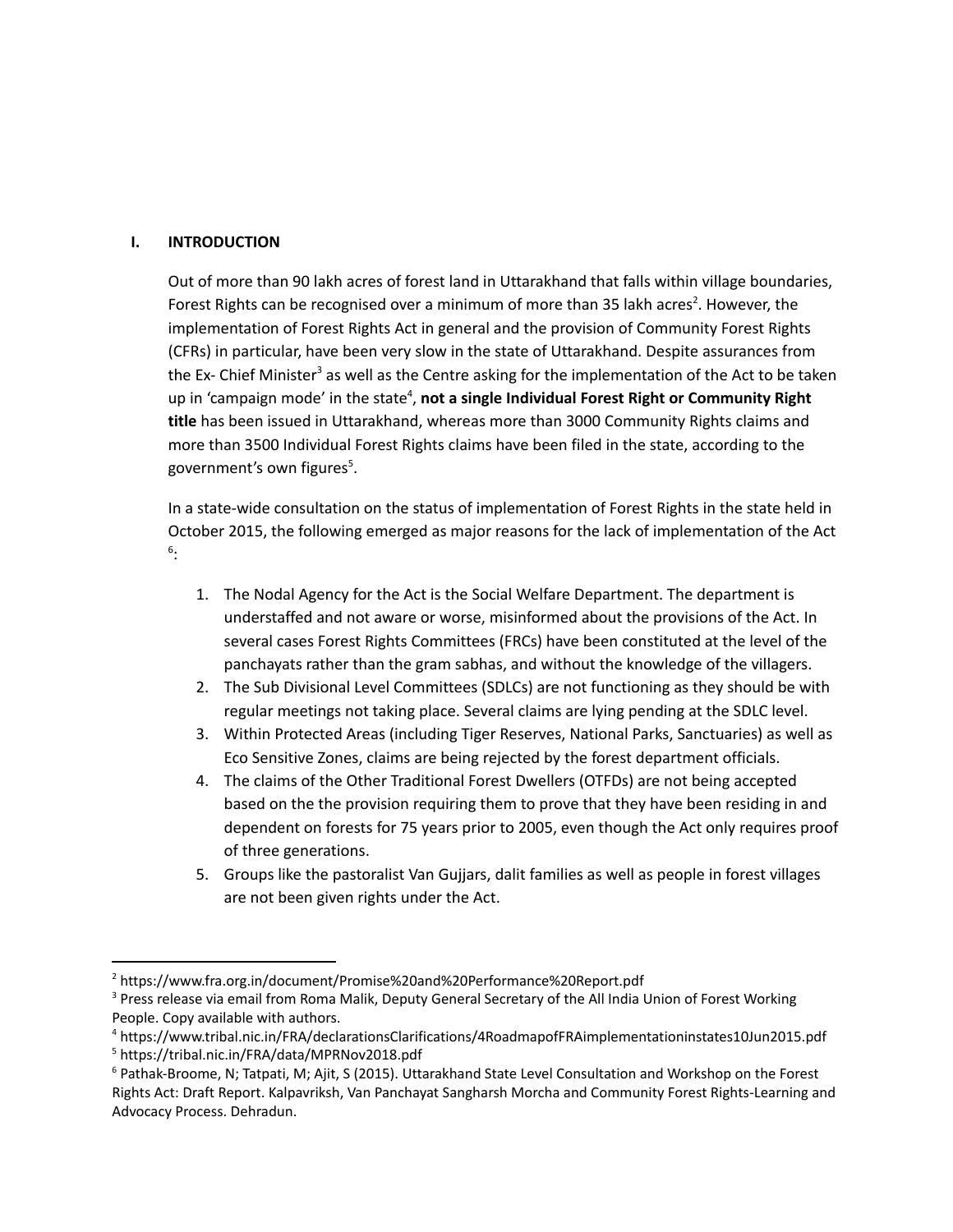#### **II. OBJECTIVES OF THE FACT-FINDING:**

Van Panchayat Sangharsh Morcha has been actively helping local communities in the districts of Nainital, Uddham Singh Nagar, Haridwar and Almora to file individual and community claims under the FRA. Some of these claims are of communities living in and around protected areas such as Corbett National Park, Nandhaur Wildlife Sanctuary and Rajaji National Park and surrounding Eco-sensitive Zones. The Morcha has also been actively working with the Van Gujjar community, the Forest Villages and other landless dalit communities which have been residing any legal documents in these forests for over three decades. Their effort has been to help them file their claims under the FRA as also help them in litigation against their forced evictions.

The situation of forest dwelling communities around protected areas of Uttarakhand remains precarious. There was a need to document and understand the problems of implementation of the Forest Rights Act around these areas. Hence a fact-finding was organised to:

- Understand and document the efforts by communities and Van Panchayat Sangharsh Morcha towards filing claims under FRA
- Reviewing the response of the administration towards the claims filed
- Documenting the issues faced by these communities in filing their claims and in these claims being finally recognised.

## **III. CASE STUDIES FROM THE PROTECTED AREAS**

**a) Protected Areas and Pastoral Communities: The situation of the Van Gujjars inside and around the Corbett Tiger Reserve**

There are 57 Van Gujjar families that currently reside inside the Dehla and Jhirna ranges which constitute the buffer zone of the Corbett Tiger Reserve. It is important to note that the Van Gujjars, being transhumant pastoralists earlier, would travel up to alpine meadows of Uttarakhand in the summer months and would migrate to the Terai area in winter, including in and around the now Corbett Tiger Reserve. Colonial laws criminalized grazing and placed severe restrictions on the movement of the Van Gujjars, which continued after Independence. Since the 1960s due to several reasons, the Van Gujjars lost access to summer and winter grazing areas and settled down around their winter abodes, including in and around Corbett Tiger Reserve<sup>7</sup>.

Till 2005, the Van Gujjars would be given grazing receipts by the forest department which helped them access grazing in the forests. After this system was stopped they have been left without any legal documents to secure bona-fide needs of grazing, lopping, collection and minor forest produce and access to forests. Additionally, no legal documents were alloted to many homestead and agricultural land. The Scheduled Tribes and Other Traditional Forest Dwellers (Recognition of Forest Rights) Act, 2006 has specifically been enacted 'to recognise and vest' these forest rights to forest dwellers 'who have

<sup>7</sup> Desor, S., & Das, S. *Scope of semi nomadic pastoralism in India today: A case study of Van Gujjars in Garhwal Himalayas.* IRMA-FES.

Gooch, P. (2009). Victims of Conservation or Rights as Forest Dwellers: Van Gujjar Pastoralists between Contesting Codes of Law. *Conservation and Society , 7* (4), 239-248.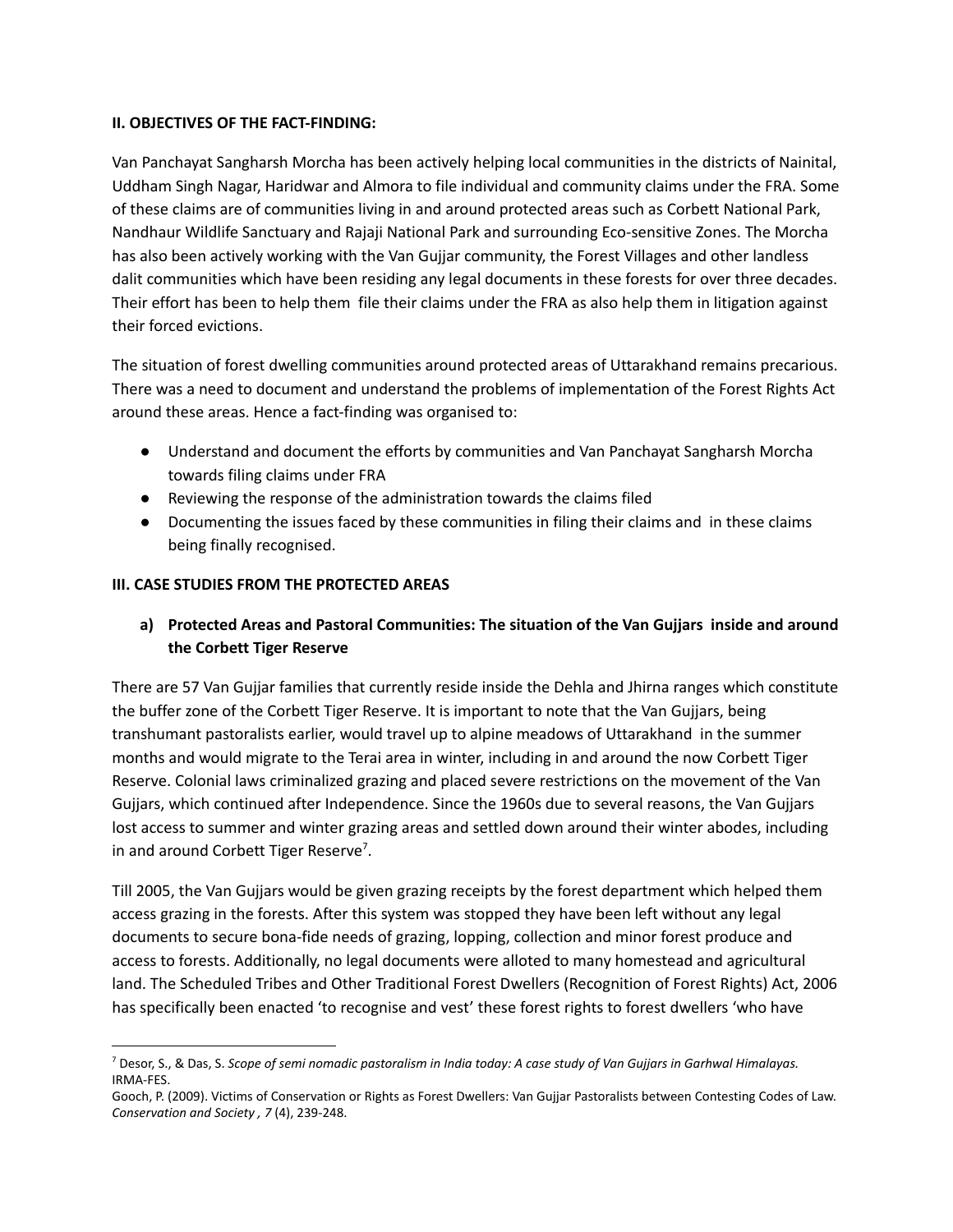been residing on forest land for generations but whose rights could not yet be recorded' and to 'address the long standing insecurity of tenurial rights and access rights'. Sec 3(1)(d) of the FRA recognises and vests, '…grazing (both settled or transhumant) and traditional seasonal resource access of nomadic or pastoralist communities.'

However, currently the situation of these Van Gujjar families is precarious. Being inside the Tiger Reserve and a wildlife sanctuary, has severely restricted access to basic facilities like hospitals, schools and also restricted access to fodder and other forest resources. The current situation and issues being faced by Van Gujjars was described by a few villagers who had gathered at the Bailpur Khatta in Jhirna Range of the Terai West Division, Nainital District<sup>8</sup>. According to them:

- Due to expansion of the Tiger Reserve, more and more area in the buffer is being brought under the CTH. While this is happening, several khattas are facing severe restrictions on accessing and using forest resources.
- Without any information to the villagers the areas which were earlier outside the TR are now in the buffer.
- Being inside the Protected Area, there is no connectivity to other villages. Schools and hospitals (even PHCs) are not easily accessible. Fodder has to be purchased from outside the tiger reserve due to restrictions on grazing. Bribes are paid to lower level functionaries of the forest department for lopping and collection of fodder, and wildlife attacks are a constant threat.
- Herbivores like deer and wild boar are constantly raiding crops and destroying the fields. Compensation for kills or injuries to livestock from carnivores is difficult to obtain since one has to go through a lengthy bureaucratic process with no surety of receiving compensation. The compensation amount is very less as compared to the cost of the livestock.
- Due to the High Court orders, the forest department has issued eviction notices. This is being done even as the claims of several khattas are waiting to be processed.
- Several Van Gujjars claim that they have also been implicated in false cases of animal poaching, for which they are jailed.
- Their claims have not been processed as they are asked to produce documentary evidence of them being forest dweller since 75 years prior to 2005.
- They do not think their claims will ever be processed. In the meanwhile they are losing out on opportunity costs, life is difficult for children and women in particular in the absence of any connectivity.
- Considering all the above they have requested the government to relocate them to another site outside the TR.
- They are not sure what package they will get but they are so frustrated that anything may be better than this.
- They have seen that some of the people who had agreed to relocate did not get a good deal. many of the promises that were made to them prior to relocation were not fulfilled. Particular example was given of the proposal to relocate 157 Van Gujjar families from the Sona Nadi

<sup>&</sup>lt;sup>8</sup> A meeting was held in the Khatta with members of the fact-finding team and Van Gujjars from several villages inside the Corbett Tiger Reserve on the 5<sup>th</sup> of December 2018.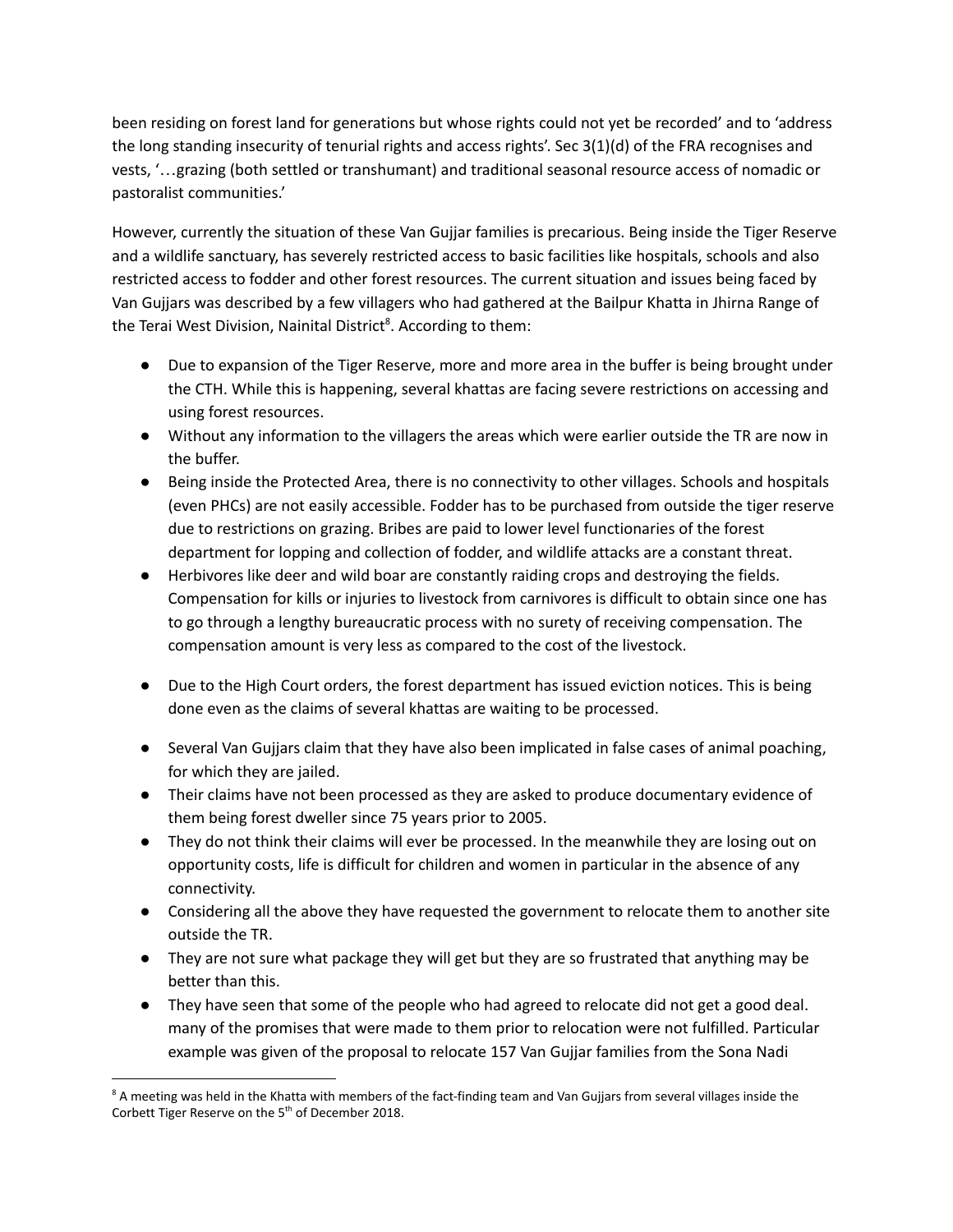Wildlife Sanctuary area in the CTH of the reserve. The relocation took place in 2014 (without the recognition and vesting of rights under the FRA) and many of the facilities which were promised in the relocation package were not provided to the families including land, grazing areas etc.

● They are also concerned that the manner in which the buffer zone keeps expanding there is no gaurantee that once they are relocated that area will again come under the TR.

We attempted to find out when the Corbett TR expansions have taken place and how but we were unable to find notification of the same. We were also not able to access any maps which indicate exactly where the current boundaries of Corbett Buffer and Core Zones are. **If these expansions have already** taken place and local people have not been involved in the process, as the people claim, then all these **expansions are illegal**

## **a.1. The status of claims under the Forest Rights Act in and around Corbett Tiger Reserve:**

Official figures claim that 57 families live within the TR. All these khattas fall in forest land classified as buffer zone. Most of these khattas filed IFRs and CFRs in 2018. All these claims were sent by the SDM to the DFO, and the DFO has rejected the claims.

|                                         | <b>Number of IFR</b><br>claims filed in the<br><b>Buffer Zone</b>                                                                                                                                                                           | <b>Number of IFR</b><br>claims filed in the<br><b>CTH</b> | <b>Number of CFR</b><br>claims filed in<br>buffer zone | <b>Number of CFR</b><br>claims filed in<br><b>CTH</b> |
|-----------------------------------------|---------------------------------------------------------------------------------------------------------------------------------------------------------------------------------------------------------------------------------------------|-----------------------------------------------------------|--------------------------------------------------------|-------------------------------------------------------|
|                                         | 205                                                                                                                                                                                                                                         |                                                           | 3                                                      |                                                       |
| <b>Status of the</b><br>claims          | The claims have<br>been sent to the<br><b>SDLC</b>                                                                                                                                                                                          |                                                           | The claims have<br>been sent to the<br><b>SDLC</b>     |                                                       |
| <b>Reason for</b><br>rejection (if any) | In a letter dated<br>12th September<br>2018 by the<br>Director of the<br>Corbett Tiger<br>Reserve, 61 claims<br>have been<br>rejected by the<br>SDLC on 6th<br>August 2018. (See<br>letter as Annexure<br>I). The reasons are<br>not given. |                                                           |                                                        |                                                       |

#### **a.2. Threat of evictions of the Van Gujjars in the Core and Buffer of Corbett Tiger Reserve:**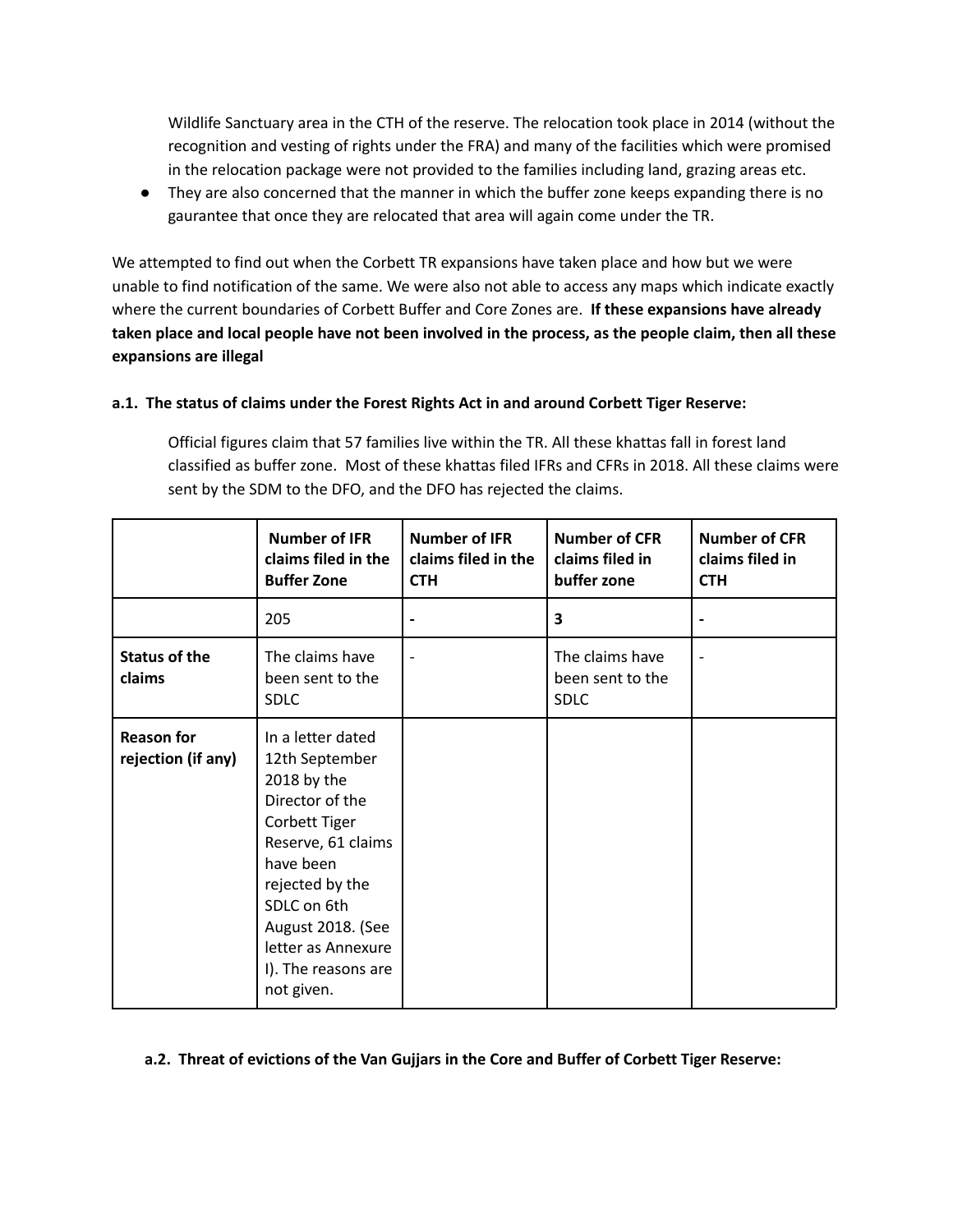In 2018, the Uttarakhand High Court while hearing a Public Interest Litigation (PIL) filed by the Himalayan Gramin Vikas Sansthan<sup>9</sup> on restricting number of vehicles plying inside the Tiger Reserve and ill-treatment of elephants by resort owners in and around the TR allowed another intervention application filed by Anil Balooni to be heard with the previous PIL. The latter linked the poaching of tigers and other wildlife to the Van Gujjars in and around Corbett. In a series of pronouncements, the Uttarakhand High Court ordered the immediate eviction of the Van Gujjars from the reserve. This was the second pronouncement by the Uttarakhand High Court on the eviction of Van Gujjars from Corbett. In December 2017, while hearing a PIL<sup>10</sup> on forest fires in Uttarakhand, the court had ordered the eviction of Van Gujjars from Corbett to be carried out within a period of a year. Following both these orders, a series of eviction notices were issued by the Range Forest Officers of Dehla and Jhirna ranges to the Van Gujjar families. During both these times, the Van Gujjars sought intervention by the Supreme Court and in September 2018 the SC has asked that status quo to be maintained on the issue of eviction of the Van Gujjars from Corbett Tiger Reserve $^{11}$ .

## **a.3. Relocation and Rehabilitation of the families from the Core and Buffer of Corbett Tiger Reserve:**

There have been several attempts to relocate the 57 families<sup>12</sup>. In 2002, several of them had made a demand to be relocated due to severe restrictions that they have been facing to access forest resources due to various incidences of human-wildlife conflict. In August 2018, the Chief Minister also constituted a committee to look into their relocation from Corbett Tiger Reserve<sup>13</sup>. Apart from the state government, some non government actors are also looking to get involved in the relocation of the Van Gujjars. In November 2018, some letters were signed by individual Van Gujjars in which they are demanding relocation, and authorising an NGO called the 'Think Rise' to become a party to assist them in relocation. In January 2019, a rough draft of a declaration for each family appears to have been circulated by the forest department. The declaration asks the head of the family to declare the land under cultivation and occupation, that the family does not own land anywhere else and that he/she is ready to being relocated from Corbett Tiger Reserve<sup>14</sup>. Considering that neither the FRA nor the 2006 Amendment of the Wildlife Protection Act asks for a letter of this kind under clauses specified for relocation, it is unclear with what motive the forest department is asking the local people to sign these letters?

In the matter of PIL by the Himalayan Gramin Vikas Sansthan, the state government proposed the relocation and rehabilitation of the 57 families, and allocated Rs. 10 lakh as the rehabilitation package for each family. The High Court however observed that the state government had included each adult member as an affected person whereas only 10-13 families were residing inside the reserve. It also said that the Van Gujjars were a 'constant threat to wildlife' and that since they were 'encroachers' they did

<sup>&</sup>lt;sup>9</sup> Writ Petition (PIL) No.6 of 2012

<sup>&</sup>lt;sup>10</sup> Writ Petition (PIL) No. 54 of 2016

<sup>&</sup>lt;sup>11</sup> SPECIAL LEAVE PETITION (CIVIL) Diary No(s). 31981/2018 (Arising out of impugned final judgment and order dated 02-08-2018 in WPPIL No. 6/2012 09-08-2018 in WPPIL No. 6/2012 10-08-2018 in WPPIL No. 6/2012 16-08-2018 in WPPIL No. 6/2012 passed by the High Court Of Uttarakhand At Nainital.

<sup>&</sup>lt;sup>12</sup> Uttarakhand Cabinet clears proposal to set up panel on relocation of Gujjars from Corbett;

[https://timesofindia.indiatimes.com/city/dehradun/After-Gujjars-from-RNP-ones-in-Sona-Nadi-to-be-relocated/articleshow/473](https://timesofindia.indiatimes.com/city/dehradun/After-Gujjars-from-RNP-ones-in-Sona-Nadi-to-be-relocated/articleshow/47372177.cms) [72177.cms;](https://timesofindia.indiatimes.com/city/dehradun/After-Gujjars-from-RNP-ones-in-Sona-Nadi-to-be-relocated/articleshow/47372177.cms)

<sup>13</sup> <https://www.tribuneindia.com/news/uttarakhand/2-716-schools-face-closure-in-uttarakhand/643658.html>

<sup>&</sup>lt;sup>14</sup> Shared by Tarun Joshi of Van Panchayat Sangharh Morcha. Copy attached as Annexure-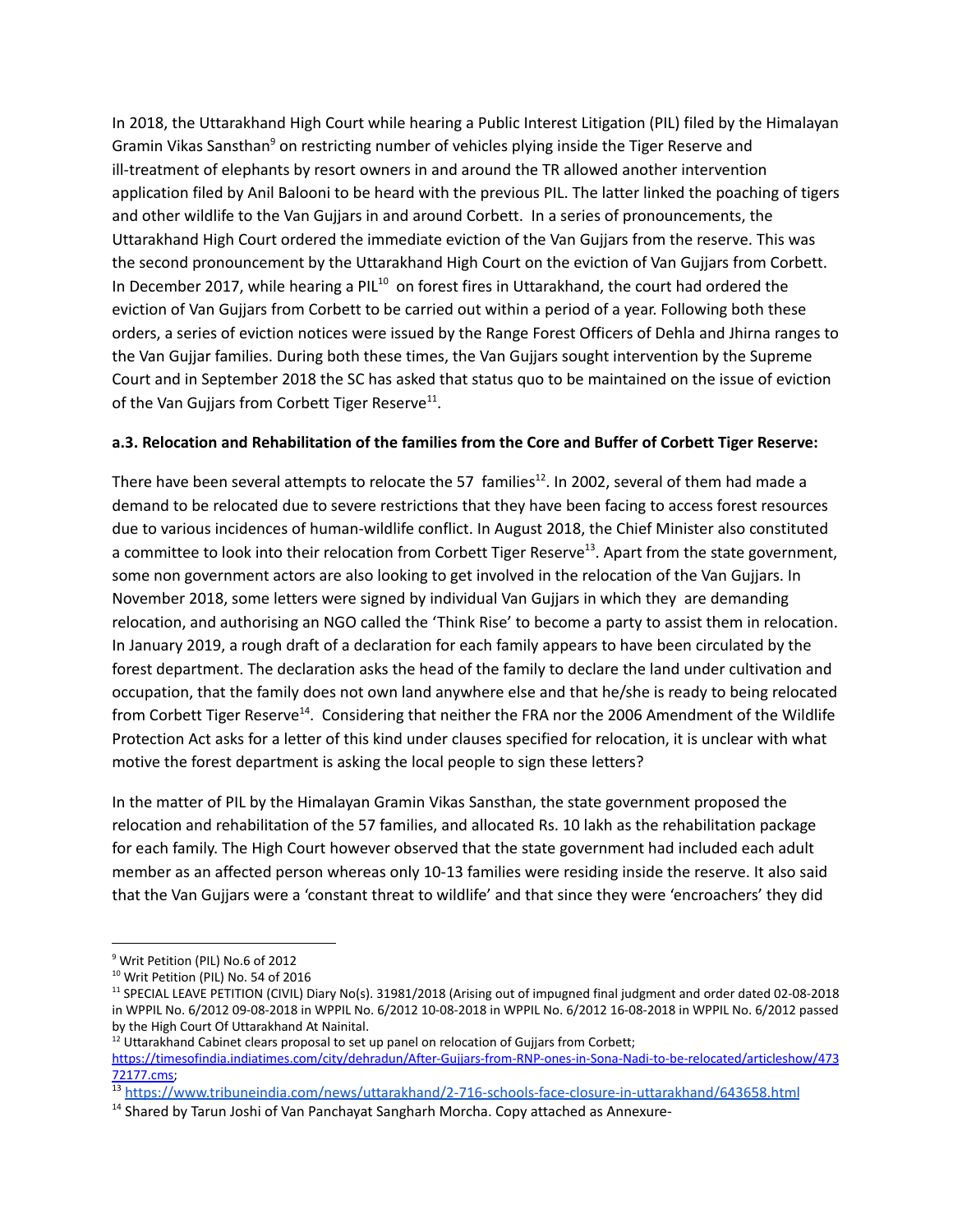not have the right to be rehabilitated<sup>15</sup>. The High Court has obviously been misled and have themselves not made an attempt to verify legal provisions. The enactment of the FRA has ensured that the due process of enquiry into rightful claims can be initiated within forest areas. Apart from this, the provisions of the relocation and rehabilitiation laid down by the National Tiger Conservation Authority mandate that each adult male member of a family is entitled for a separate rehabilitation package. However, relocation itself can only take place after all forest rights have been settled.

As of now, the Van Gujjars in the Core and Buffer areas of Corbett Tiger Reserve are in a precarious position with their rights not being settled under the Act, the various High Court pronouncements against them demanding their eviction and no sight of complete and proper relocation process.

## **b) Nandhaur Wildlife Sanctuary**

## **b.1. The Situation of the Van Gujjars**

Nandhaur WLS forms part of the Terai Arc landscape and stretches up to Nepal in the north and forms part of the corridor with Corbett Tiger Reserve to the west . The WLS came into the spotlight in August 2018, when NTCA gave in-principle approval for it to be notified as a Tiger Reserve. This was however met with severe opposition from local villagers, including the Van Gujjars who have been coming to these forests and have been given grazing licenses for many generations. In the last few decades as their migration became more and more challenging, they have now settled in these forests. Kalega Khatta, the village visited by the fact-finding team relocated to the current location from the Nandhaur River area about 30-40 years ago. The Nandhaur river that runs through the sanctuary has seasonal floods.

# **b.2. The status of forest rights claims of the Tharu Tribe**

The fact-finding team also visited the Tharu settlement of Haspur (Nadi Par) village. The Tharu tribe has been the original inhabitant of these tarai forests and were part of Taungya settlements around the Nadhaur Wildlife Sanctuary. The FRC of the village was formed in 2012-2013 as part of the special drive of the Social Welfare Department. At that time, 240 IFRs were filed from 17 villages. However, 7 villagers were informed by the SDLC that they had not attached their Tribe certificate which proves their status as a member of the Scheduled Tribes. Van Panchayat Sangaharsh Morcha then helped 7 the villagers re-submit their claims after helping them obtain tribe certificates. However, recently they have heard that their claims have been sent back to the DFO for verification,although the DLC has passed these claims!

# **b.3. Rights denied but forests commercially exploited**

<sup>15</sup>[https://indianexpress.com/article/india/van-gujjars-are-constant-threat-to-wildlife-their-rehabilitation-is-against](https://indianexpress.com/article/india/van-gujjars-are-constant-threat-to-wildlife-their-rehabilitation-is-against-public-policy-uttarakhand-hc-5310659/)[public-policy-uttarakhand-hc-5310659/](https://indianexpress.com/article/india/van-gujjars-are-constant-threat-to-wildlife-their-rehabilitation-is-against-public-policy-uttarakhand-hc-5310659/)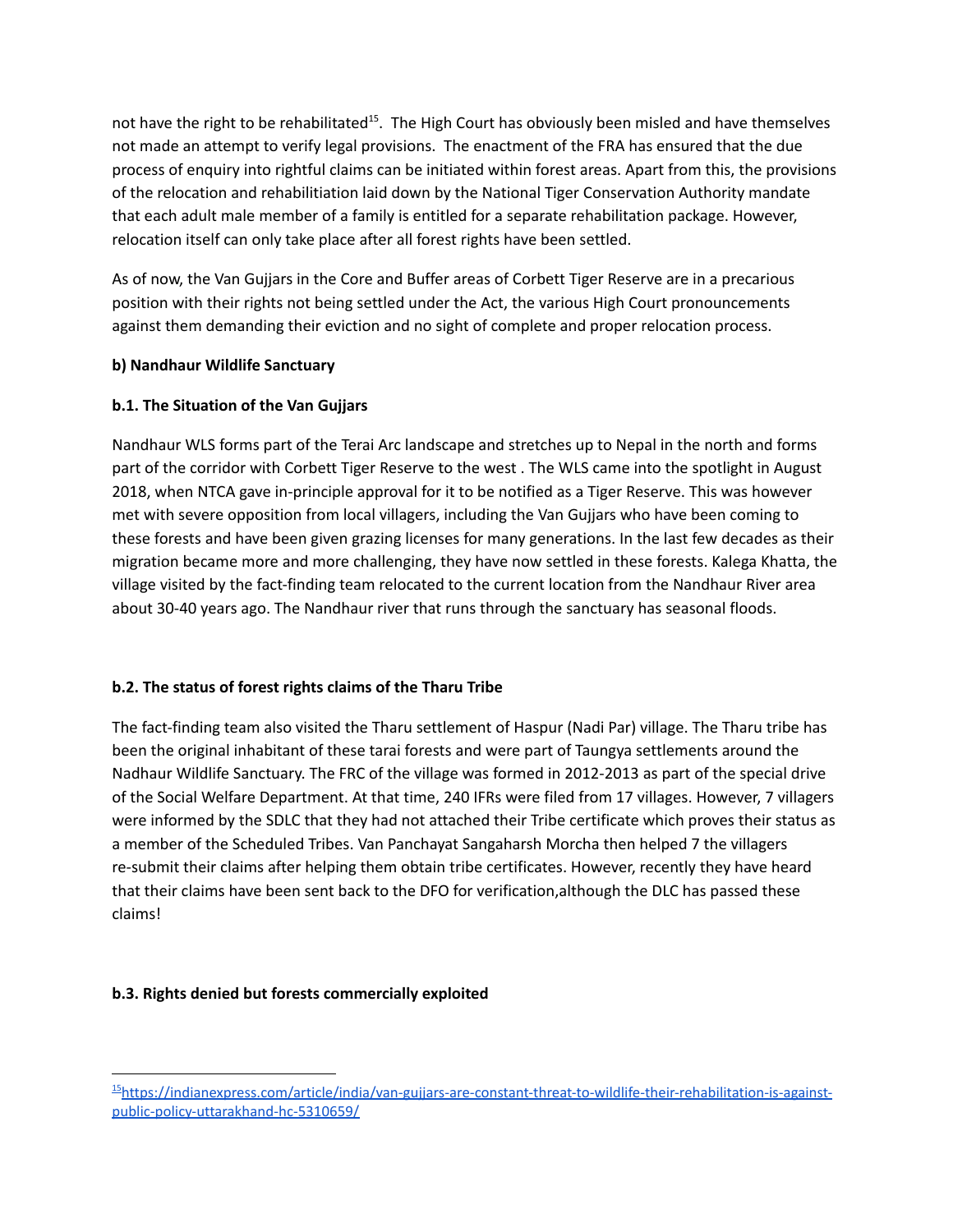Interesting even as the state government drags its feet with the implementation of the FRA and recognising the rights of the Tharus and the Van Gujjars, licenses for boulder and sand mining continues in the river. At the same time large areas continue to be clear felled by the Uttarakhand State Forest Development Corporation (FDC). During the field visit to the site, local people pointed out FDC clearing out dense and diverse forests replacing it with mono-culture plantations. Accordinging to the local people the increased incidents of human-wildlife conflicts in Uttarakhand can be attributed to this clear degradation of forests for commercial plantations leaving little for the wild animals to survive in<sup>16</sup>. "Such forests are neither good for livestock nor for the wild animals. What is good for the livestock is also good for wild animals. That is why wildlife and Van Gujjars have co-existed for centuries" said ??

While discussing about the state of the forests and biodiversity, the older Van Gujjars pointed out that the forest department no longer cares for its plantations. They reported that herbs, medicinal plants and fodder that was available in plenty earlier is not available anymore due to the unscientific method of logging and plantation carried out by the forest department. They also pointed out that the entire plantation focus was on teak and eucalyptus plantations since 1975, whereas indigenous trees like Sal, Khair etc and the vast grasslands surrounding the Nadhaur River have been declining. They attribute the increasing encroachment of wildlife, especially herbivores into their fields, to this since they believe that the animals do not have food sources within the WLS. They also reported the loss of honey bees and vultures in the area.

## **b.2. Expansion of the protected area and state of the forests:**

The Van Gujjars in Kalega Khatta practice seasonal migration of grazing areas and used to graze their buffaloes inside the WLS for 6 months of the year. They however reported that the Forest Department stopped issuing regular grazing receipts in 2013 and since then, they have been prevented to go inside the adjoining forests. They fear that their village which was on the border of the Sanctuary has now been included within the Sanctuary. They didn't seem to have a clear idea about whether or not it was inside the Sanctuary. They had also heard that their forest would be declared a Tiger Reserve, however they said after a lot of opposition the plan has been shelved. It is apparent that the licenses were stopped as soon as the Sanctuary was declared in 2012. **Considering that this PAs was declared after the** enactment of FRA, according to which the rights of the people are already vested and only need to be **recorded, this sudden stopping of grazing licenses is in violation of the Act. Neither have people rights been recognised under FRA nor any settlement of rights with alternatives have been proposed under the WLPA**.

#### **b.3. Status of FRA**

|  | Number of IFR claims filed in<br>Sanctuary | Number of CFR claims filed in<br>the Sanctuary |
|--|--------------------------------------------|------------------------------------------------|
|--|--------------------------------------------|------------------------------------------------|

 $16$  The team observed logging camps surrounding the sanctuary. Forest timber depots like Chorgaliyan and kathgodam are close to the WLS.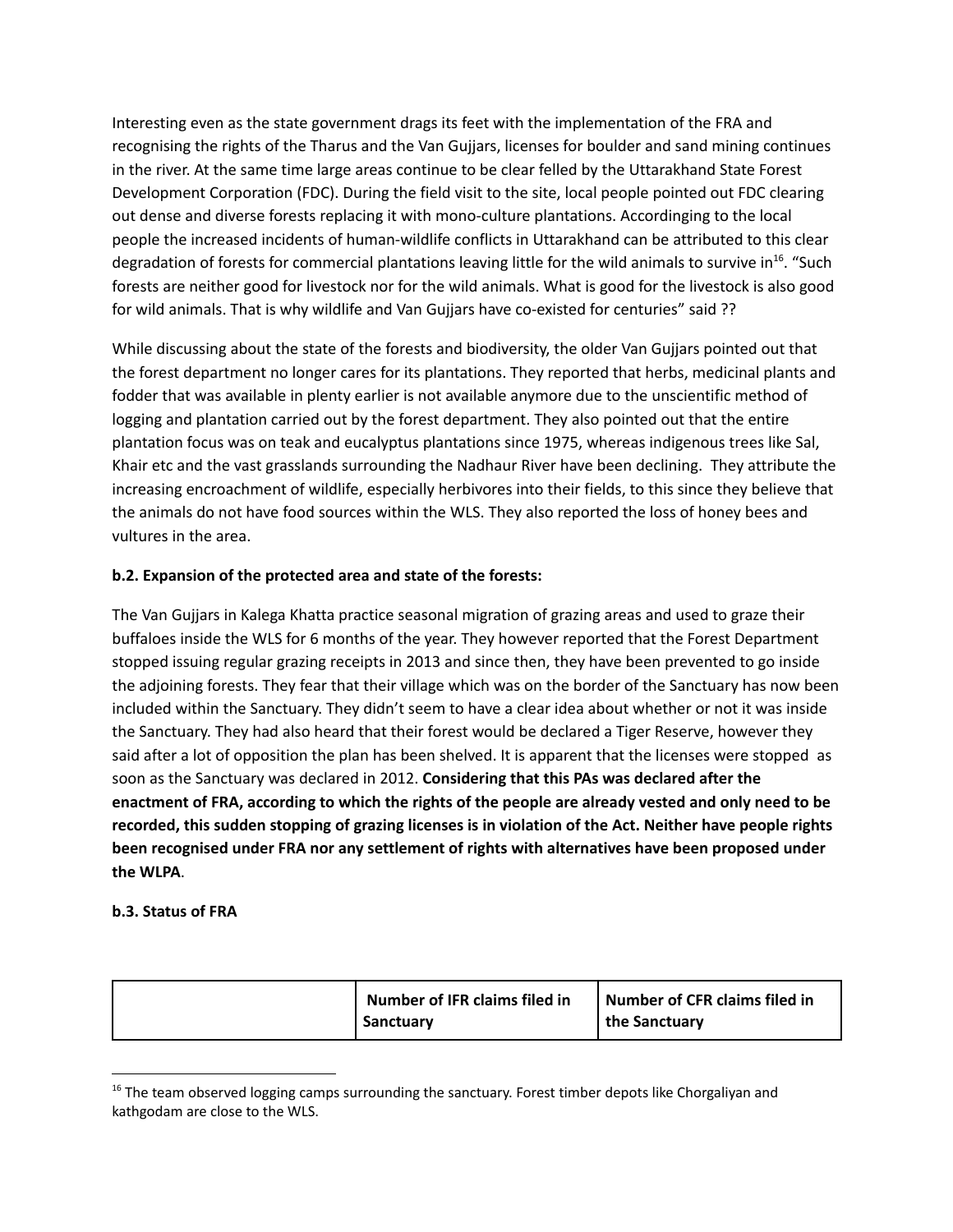|                               | 240 IFRs from 17 villages                                        | 17            |
|-------------------------------|------------------------------------------------------------------|---------------|
| <b>Status of the claims</b>   | With the SDLC. & claims sent<br>back tothe DFO for verification. | With the SDLC |
| Reason for rejection (if any) |                                                                  |               |

Within Kalega Khatta, the villagers filed claims in 2017 and were handed over to the Social Welfare Officer in Haldwani. The social welfare officer has sent the claims to the there is no intimation of the status of their claim.

## **IV. THE PROCESS BEING FOLLOWED FOR VERIFY OF FRA CLAIMS AT SDLC AND DLC IN UTTARAKHAND**

The fact finding team had the opportunity to speak to two functionaries of the SDLC (the officer of the Assistant Officer of Social Welfare, Ramnagar and the Assistant Officer of the Social Welfare Department of Khatima). In Ramnagar, the officer was unaware of whether any SDLC meetings were held since her tenure. She was also unaware if a register being maintained to track the claims that were received and their status. She said she had newly taken over the charge and had not been explained much about FRA during the handing over process. FRA was not one of the priority issues for the Department.

From documents received, it was apparent that the entire SDLC does not meet regularly. Claims are received by the SDO or ADO and are sent to the forest officials like the DFO separately for their consideration. Infact, the DLCafter accepting claims has been sending them to the forest department to be ascertained by the DFO again!

On the other hand the officer at Khatima seemed to be aware of the Act, although there was some confusion in processing claims belonging to Other Traditional Forest Dwellers. In conversation with the ADO it became very clear that there was little clarity and awareness about the Forest Rights Act within the department. Among the major issues for the claims in this area not moving ahead, like elsewhere in Uttarakhand, was the insistence on the part of the state government on documentary evidence for being resident and dependent on forests for 75 years (a universal misrepresentation of the Act which asks for evidence of 3 generations). Although the 2012 Rules clarify that there should be no such insistence on documentary evidence if any of the 2 mentioned evidences have been attached. In these claims, like elsewhere in the state, oral testimonies of community elders above 75 years of age have been attached to show dependence on forests for three generations. Consequently, the Samaj Kalyan Vibhag, insists that documentary evidence apart from oral testimonies is necessary to prove existence on forest land for over 75 years prior to  $13<sup>th</sup>$  December 2005.